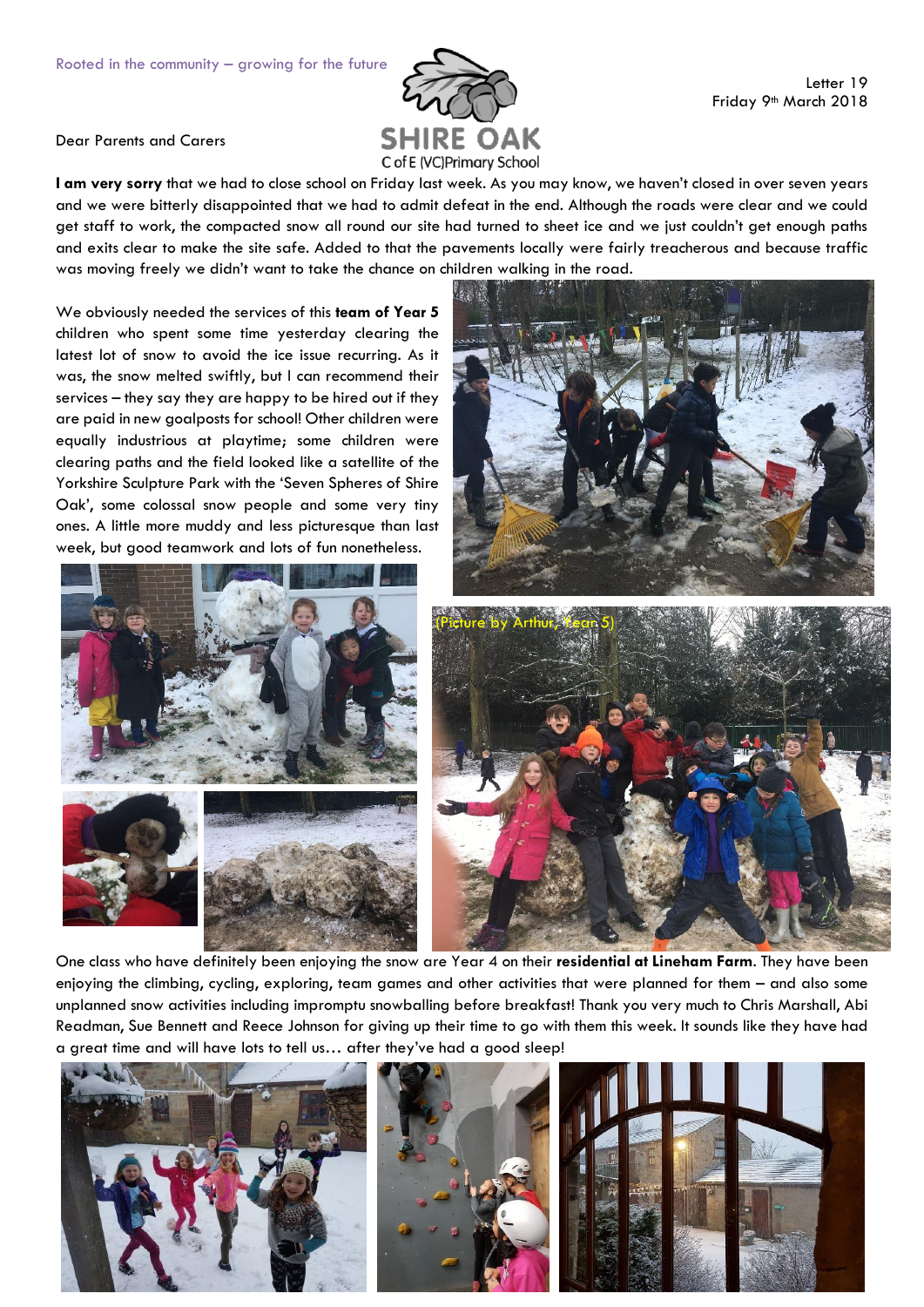Years 1, 2 and 3 really enjoyed learning new skills on Monday in their special **All Stars Cricket session** with Tom Bates from the England and Wales Cricket Board (EWCB). They played lots of fun games to develop cricket skills and to encourage them to work well within a team. All Stars Cricket is a new initiative from the EWCB which aims to give 5 to 8 year olds a great first experience in cricket. Tom will be coaching Little All Stars sessions from May at St Chad's Cricket Club. If your child is interested in taking part, go to [www.allstarscricket.co.uk](http://www.allstarscricket.co.uk/) and register now for the sessions.

## **Big moments start with All Stars Cricket**

An 8 week, fun and active programme for girls and boys aged 5-8!

With All Stars Cricket, your little All Stars will receive their very own personalised kit, including<br>personalised t-shirt, bat, ball, cap, All Stars Cricket Activity Book and backpack

They will also learn great skills like throwing, catching, hitting a moving ball, and teamwork<br>all in a fun and safe environment!

> Play at your local All Stars Cricket centre Starting from May 2018 - Register at allstarscricket.co.uk

Thank you to everyone who made it to **Stay and Play** this week. Thank you also to

the teachers who have been trying to fit in **parents evening** appointments wherever they can so that we are hopefully now nearly caught up. There are a lot of trips coming up in the next few weeks, so please make sure you check book bags each night for letters.

I hope you have a lovely weekend.

Jane Astrid Devane

Jane Astrid Devane [janead@shireoak.leeds.sch.uk](mailto:janead@shireoak.leeds.sch.uk)